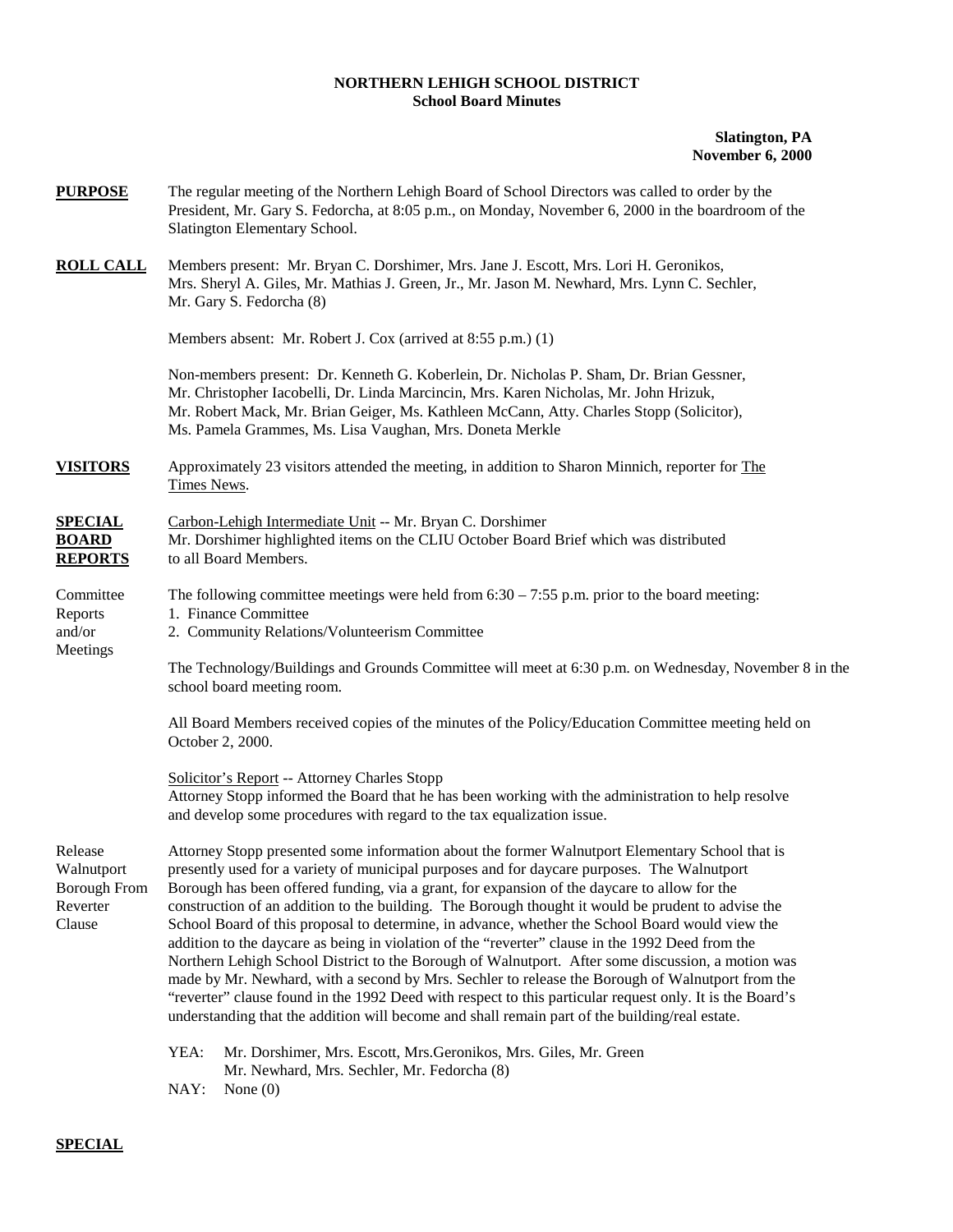| <b>BOARD</b><br><b>REPORTS</b>         |                                                                                                                                                                                                                                                                                                                                                                                                                                                                                                                                                                                                                                                                                                                                                                                                                                                                                                                                                                                                                                                                                                                                                                                                                                                                                                                                                                         |                                                                                                             |  |  |
|----------------------------------------|-------------------------------------------------------------------------------------------------------------------------------------------------------------------------------------------------------------------------------------------------------------------------------------------------------------------------------------------------------------------------------------------------------------------------------------------------------------------------------------------------------------------------------------------------------------------------------------------------------------------------------------------------------------------------------------------------------------------------------------------------------------------------------------------------------------------------------------------------------------------------------------------------------------------------------------------------------------------------------------------------------------------------------------------------------------------------------------------------------------------------------------------------------------------------------------------------------------------------------------------------------------------------------------------------------------------------------------------------------------------------|-------------------------------------------------------------------------------------------------------------|--|--|
| (Con't.)                               | Federal and Other Programs Update -- Dr. Nicholas P. Sham<br>Dr. Sham's report included the following:<br>1) He informed the Board that the district has applied for the Digital Grass Roots Grant with a<br>maximum amount of \$20,000 which would allow the district to purchase four mobile computer<br>units for each of our buildings.                                                                                                                                                                                                                                                                                                                                                                                                                                                                                                                                                                                                                                                                                                                                                                                                                                                                                                                                                                                                                             |                                                                                                             |  |  |
|                                        | 2)                                                                                                                                                                                                                                                                                                                                                                                                                                                                                                                                                                                                                                                                                                                                                                                                                                                                                                                                                                                                                                                                                                                                                                                                                                                                                                                                                                      | He reported on the Press Conference that the Educational Foundation held at the Peters Elementary School.   |  |  |
|                                        | Superintendent's Report - Dr. Kenneth G. Koberlein<br>Dr. Koberlein's report included the following:<br>1) He introduced Mrs. Lauren Ganser who addressed the School Board regarding concerns about her<br>child's bus stop on Park Avenue near Valley Road. After much discussion it was determined that<br>the present stop is acceptable but the district needs to establish a more consistent drop off and<br>pickup time. The Board requested an update at the next school board meeting with regard to what<br>response the administration receives from Laidlaw Transportation regarding the time factor<br>addressed in this situation.<br>2) He distributed a suggested meeting calendar for the 2001 School Board meetings and for the<br>2001School Board Committee meetings.<br>Mr. Dorshimer reported on the Act 50 of 1998 Committee meeting which was held recently.<br>3)<br>The Board set November 16, 2000 as the next meeting of the Concerned Commonwealth Citizens<br>4)<br>Coalition.<br>5) He announced that Lynne Fedorcha recently received a Lehigh University "Outstanding<br>Educator" award for 2000.<br>6) He informed the Board that to date the high school does not have a director for the high school<br>musical for 2000-2001.<br>He announced that Mr. Gary Fedorcha was named to the Pennsylvania School Boards Association<br>7) |                                                                                                             |  |  |
| <b>PERSONNEL</b>                       | Honor Roll of School Service for 10 years of service.<br>Motion made by Mr. Dorshimer, with a second made by Mr. Newhard, that the Board of Education<br>approve the following personnel items:                                                                                                                                                                                                                                                                                                                                                                                                                                                                                                                                                                                                                                                                                                                                                                                                                                                                                                                                                                                                                                                                                                                                                                         |                                                                                                             |  |  |
| Appointments-<br>Non-<br>Instructional | Susan Bilheimer*<br>Assignment:<br>Salary:<br>\$7.25 Per Hour/5 1/2 Hours Per Day<br><b>Effective Date:</b><br>November 7, 2000                                                                                                                                                                                                                                                                                                                                                                                                                                                                                                                                                                                                                                                                                                                                                                                                                                                                                                                                                                                                                                                                                                                                                                                                                                         | Cook's Helper – Slatington Elementary School, replacing Jayne Hamm.                                         |  |  |
|                                        | Connie Smith*<br>Assignment:<br>Salary:<br>\$11.73 Per Hour/5 1/2 Hours Per Day<br><b>Effective Date:</b><br>November 7, 2000<br>*They shall serve a 60-day probationary period.                                                                                                                                                                                                                                                                                                                                                                                                                                                                                                                                                                                                                                                                                                                                                                                                                                                                                                                                                                                                                                                                                                                                                                                        | Head Cook - Peters Elementary School, replacing Tanya Marlatt.                                              |  |  |
| Substitutes-<br>Instructional          | Employ the following substitute teacher for the 2000-2001 school year at the substitute teacher rates<br>of \$70.00 for 1-10 non-consecutive days; \$80.00 for 11-20 non-consecutive days; and \$90.00 for $21+$<br>non-consecutive days:                                                                                                                                                                                                                                                                                                                                                                                                                                                                                                                                                                                                                                                                                                                                                                                                                                                                                                                                                                                                                                                                                                                               |                                                                                                             |  |  |
|                                        | Marshelle George -- Elementary                                                                                                                                                                                                                                                                                                                                                                                                                                                                                                                                                                                                                                                                                                                                                                                                                                                                                                                                                                                                                                                                                                                                                                                                                                                                                                                                          |                                                                                                             |  |  |
| Unpaid                                 | Approve the following individuals as unpaid volunteer aides in the Slatington and Peters Elementary<br>Volunteer Aides Schools for the 2000-2001 school year:                                                                                                                                                                                                                                                                                                                                                                                                                                                                                                                                                                                                                                                                                                                                                                                                                                                                                                                                                                                                                                                                                                                                                                                                           |                                                                                                             |  |  |
| <b>PERSONNEL</b><br>(Con't.)           | Christine Afflerbach*<br>Cheryl Babinchak<br>Robin Blocker*<br>Sharon Boyesen*<br>Janet Brunner*<br><b>Sherry Condit</b>                                                                                                                                                                                                                                                                                                                                                                                                                                                                                                                                                                                                                                                                                                                                                                                                                                                                                                                                                                                                                                                                                                                                                                                                                                                | Paula Seiler<br>Angela Shoemaker*<br>Beth Skurkay*<br>Barbara Stankovic<br>Audrey Steigerwalt<br>Ann Stoss* |  |  |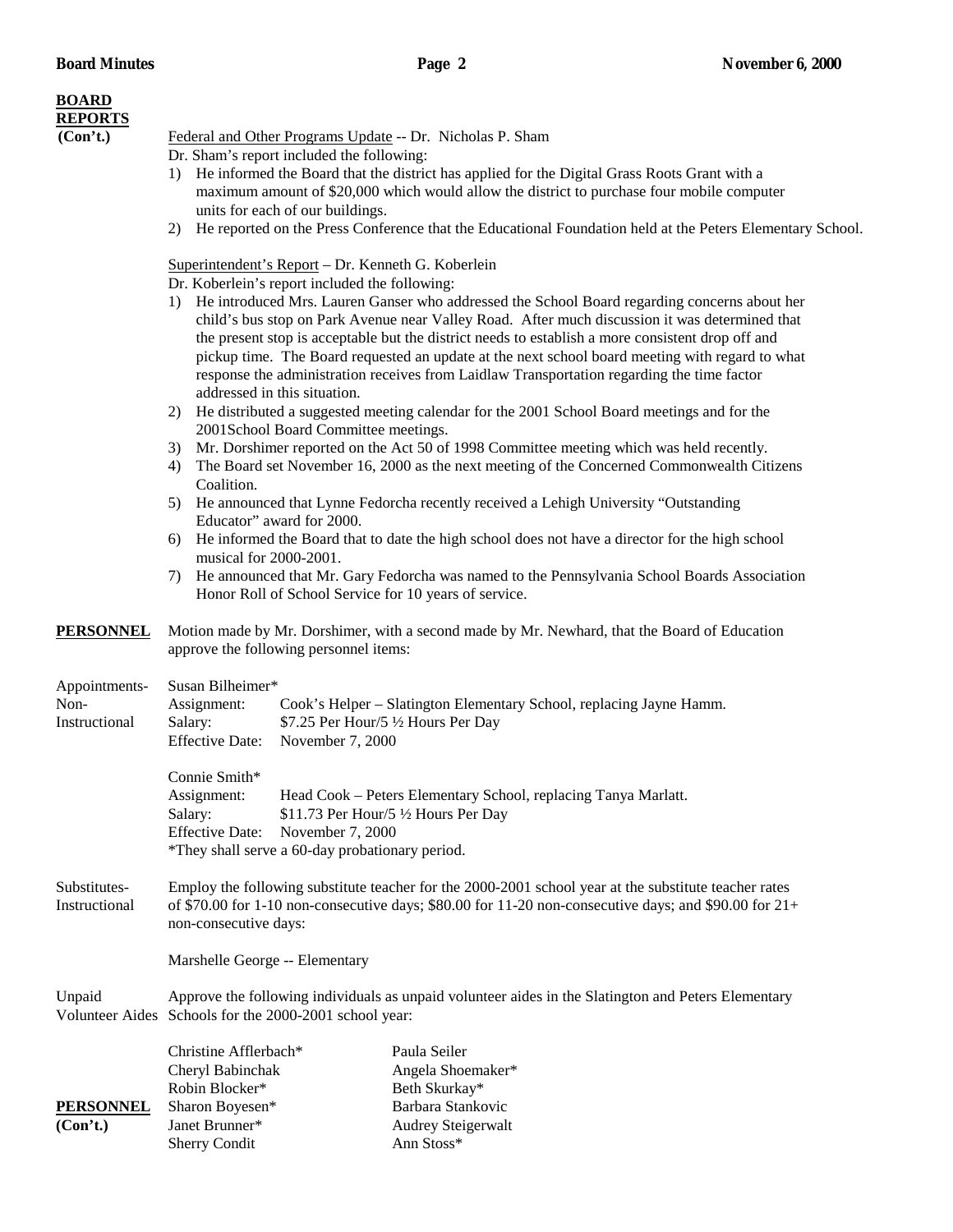| <b>Board Minutes</b> |  |
|----------------------|--|
|----------------------|--|

|                                          |                                                                                                                                                                                                                                                                                                                                                                                                                                                                                                                                                                                           | ruge v                                                                                                                                                                                                                                                                                                 | TULLIUUL VI WUUU |  |
|------------------------------------------|-------------------------------------------------------------------------------------------------------------------------------------------------------------------------------------------------------------------------------------------------------------------------------------------------------------------------------------------------------------------------------------------------------------------------------------------------------------------------------------------------------------------------------------------------------------------------------------------|--------------------------------------------------------------------------------------------------------------------------------------------------------------------------------------------------------------------------------------------------------------------------------------------------------|------------------|--|
|                                          | Katherine Danish*                                                                                                                                                                                                                                                                                                                                                                                                                                                                                                                                                                         | Andrea Thomson                                                                                                                                                                                                                                                                                         |                  |  |
|                                          | <b>Ruth Davies</b>                                                                                                                                                                                                                                                                                                                                                                                                                                                                                                                                                                        | Merryann Uetz                                                                                                                                                                                                                                                                                          |                  |  |
|                                          | Mary Beth Dellecker*                                                                                                                                                                                                                                                                                                                                                                                                                                                                                                                                                                      | Patricia Vetashick (Works At Home)                                                                                                                                                                                                                                                                     |                  |  |
|                                          | Rita Erschen                                                                                                                                                                                                                                                                                                                                                                                                                                                                                                                                                                              | Betty Ann Vogel                                                                                                                                                                                                                                                                                        |                  |  |
|                                          | Mary-Beth Fatzinger                                                                                                                                                                                                                                                                                                                                                                                                                                                                                                                                                                       | Nancy Wagner                                                                                                                                                                                                                                                                                           |                  |  |
|                                          | Melissa Fliszar*                                                                                                                                                                                                                                                                                                                                                                                                                                                                                                                                                                          | Dawn Wehr                                                                                                                                                                                                                                                                                              |                  |  |
|                                          | Sharon Haberern*                                                                                                                                                                                                                                                                                                                                                                                                                                                                                                                                                                          | Jane Weiland*                                                                                                                                                                                                                                                                                          |                  |  |
|                                          | Crystal Horvath                                                                                                                                                                                                                                                                                                                                                                                                                                                                                                                                                                           | Ashley Wertman                                                                                                                                                                                                                                                                                         |                  |  |
|                                          | Diane Krause*                                                                                                                                                                                                                                                                                                                                                                                                                                                                                                                                                                             | Pamela Williams                                                                                                                                                                                                                                                                                        |                  |  |
|                                          | Michelle McCarrol                                                                                                                                                                                                                                                                                                                                                                                                                                                                                                                                                                         | Debra Campbell*                                                                                                                                                                                                                                                                                        |                  |  |
|                                          | Donna Meixsell                                                                                                                                                                                                                                                                                                                                                                                                                                                                                                                                                                            |                                                                                                                                                                                                                                                                                                        |                  |  |
|                                          | Robyn Pristash                                                                                                                                                                                                                                                                                                                                                                                                                                                                                                                                                                            | *Pending Verification of Clearances                                                                                                                                                                                                                                                                    |                  |  |
|                                          | LouAnn Reppert                                                                                                                                                                                                                                                                                                                                                                                                                                                                                                                                                                            |                                                                                                                                                                                                                                                                                                        |                  |  |
| Unpaid<br>Volunteer                      | pending verification of clearances.                                                                                                                                                                                                                                                                                                                                                                                                                                                                                                                                                       | Approve Kevin Fenstermaker as an unpaid volunteer coach for the 2000-2001 wrestling season,                                                                                                                                                                                                            |                  |  |
| Coach                                    | YEA:                                                                                                                                                                                                                                                                                                                                                                                                                                                                                                                                                                                      | Mr. Cox, Mr. Dorshimer, Mrs. Escott, Mrs. Geronikos, Mrs. Giles, Mr. Green                                                                                                                                                                                                                             |                  |  |
|                                          | Mr. Newhard, Mrs. Sechler, Mr. Fedorcha (9)                                                                                                                                                                                                                                                                                                                                                                                                                                                                                                                                               |                                                                                                                                                                                                                                                                                                        |                  |  |
|                                          | NAY:<br>None $(0)$                                                                                                                                                                                                                                                                                                                                                                                                                                                                                                                                                                        |                                                                                                                                                                                                                                                                                                        |                  |  |
| Child Rearing<br>Leave - Kori<br>Dibilio | Motion made by Mrs. Sechler, with a second by Mrs. Giles, that the Board of Education approve the<br>request of Kori Dibilio, third grade teacher at Slatington Elementary School, to take a Child Rearing<br>Leave of Absence during the 2000-2001 school year. Beginning on or about February 12, 2001 she<br>plans on utilizing her $16\frac{1}{2}$ accumulated sick days and on or about noon on March 9, 2001she<br>requests that she be placed on an unpaid leave for the remainder of the 2000-2001 school year. She<br>plans to return to teaching for the 2001-2002 school year. |                                                                                                                                                                                                                                                                                                        |                  |  |
|                                          | YEA:<br>Mr. Newhard, Mrs. Sechler, (8)                                                                                                                                                                                                                                                                                                                                                                                                                                                                                                                                                    | Mr. Cox, Mr. Dorshimer, Mrs. Escott, Mrs. Geronikos, Mrs. Giles, Mr. Green                                                                                                                                                                                                                             |                  |  |
|                                          | NAY:<br>None $(0)$<br><b>ABSTAIN:</b><br>Mr. Fedorcha (1)                                                                                                                                                                                                                                                                                                                                                                                                                                                                                                                                 |                                                                                                                                                                                                                                                                                                        |                  |  |
| <b>POLICY</b>                            | Motion made by Mrs. Escott, with a second made by Mr. Green, that the Board of Education approve<br>the following items listed under Policy:                                                                                                                                                                                                                                                                                                                                                                                                                                              |                                                                                                                                                                                                                                                                                                        |                  |  |
| Conferences                              | Approve the request of Marjorie Hennet to attend a Community Service Foundation training program entitled<br>SaferSanerSchools on November 10, 2000 in Doylestown, PA. Expenses include \$89.00 for registration,<br>\$30.00 for travel, for a total cost of \$119.00 and will be paid for by IDEA funds.                                                                                                                                                                                                                                                                                 |                                                                                                                                                                                                                                                                                                        |                  |  |
|                                          | Approve the request of Elizabeth Vasquez to attend a Bureau of Education & Research conference in<br>Allentown on November 17, 2000. Expenses include \$139.00 for registration plus the cost of a<br>substitute teacher for one day and will be paid for by IDEA funds.                                                                                                                                                                                                                                                                                                                  |                                                                                                                                                                                                                                                                                                        |                  |  |
|                                          | Approve the request of Christine Koder to attend a seminar sponsored by Appelbaum Training<br>Institute in Allentown on December 5, 2000. Expenses include \$139.00 for registration, \$3.00 for<br>travel for a total cost of \$172.00 plus the cost of a substitute teacher for the day and will be paid for<br>through IDEA funds.                                                                                                                                                                                                                                                     |                                                                                                                                                                                                                                                                                                        |                  |  |
|                                          |                                                                                                                                                                                                                                                                                                                                                                                                                                                                                                                                                                                           | Approve the request of Cindy Grammes to attend a conference sponsored by Teacher Created<br>Materials in Allentown on November 8, 2000. Expenses include \$129.00 for registration plus the cost<br>of a substitute teacher for the day and will be paid for through Curriculum and Instruction funds. |                  |  |
| <b>POLICY</b><br>(Con't.)                | \$200.00 per person for registration for a total cost of \$600.00.                                                                                                                                                                                                                                                                                                                                                                                                                                                                                                                        | Approve the request of Regina Freeburn, Laurie Newman, and Ann Bernard, to attend a Project Care<br>conference in Bethlehem, PA from November $14 - 17$ , 2000. Expenses for this conference include                                                                                                   |                  |  |
|                                          |                                                                                                                                                                                                                                                                                                                                                                                                                                                                                                                                                                                           | Approve the request of Karen Nicholas to attend a conference sponsored by Carbon Lehigh                                                                                                                                                                                                                |                  |  |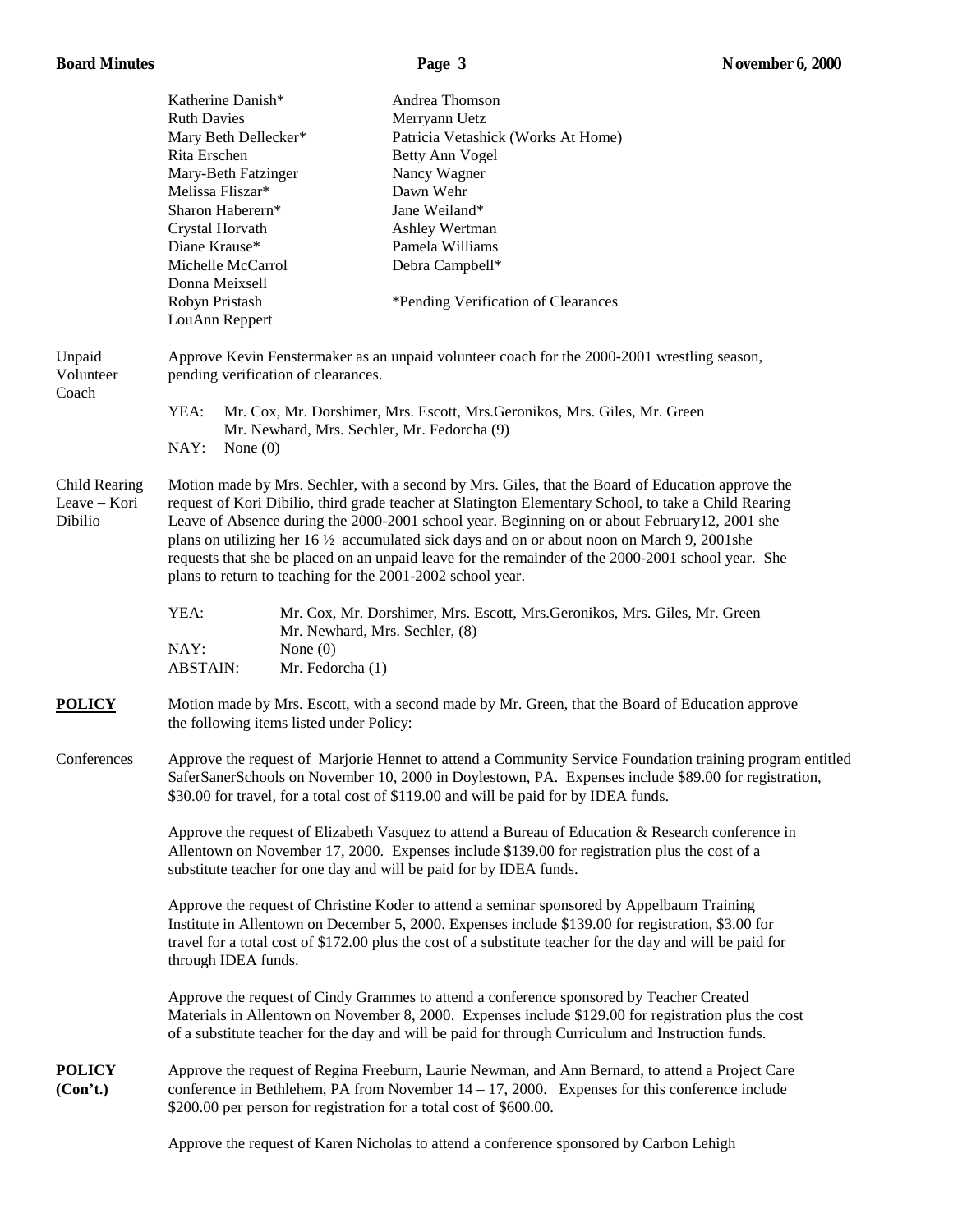| <b>Board Minutes</b>                                                | Page 4                                                                                                                                                                                                                                                                                                                                                                                                                                                                                | <b>November 6, 2000</b> |  |  |
|---------------------------------------------------------------------|---------------------------------------------------------------------------------------------------------------------------------------------------------------------------------------------------------------------------------------------------------------------------------------------------------------------------------------------------------------------------------------------------------------------------------------------------------------------------------------|-------------------------|--|--|
|                                                                     | Intermediate Unit 21 entitled "Creating A New Culture of Teaching and Learning" on October 19,<br>2000. Expenses include \$175.00 for registration and will be paid for with Curriculum and Instruction<br>funds.                                                                                                                                                                                                                                                                     |                         |  |  |
| Hepatitis B<br>Pilot<br>Program                                     | Authorize the administration to participate in a pilot program, sponsored by the Partnership for<br>Community Health of the Lehigh Valley to provide a full series of Hepatitis B immunizations, at no<br>cost to the school district or the parents, to participating fourth, fifth, sixth, and seventh grade students<br>during the 2000-2001 school year. Tentative inoculation dates are December 6, 2000, February 14,<br>2001, and April 18, 2001.                              |                         |  |  |
| Close Account                                                       | Grant permission to the senior high to close the "Stadium Vending Machines/Weight Lifting Club"<br>account. This account is part of the Northern Lehigh High School Activities Fund and the money<br>remaining in this account should be turned over to the Northern Lehigh School District General Fund<br>(High School Vending Machines).                                                                                                                                           |                         |  |  |
| Homebound<br>Instruction                                            | Grant homebound instruction to an $11th$ grade student, Student No. 02-67800, for five hours per week<br>from October 23, 2000 to April 1, 2001.                                                                                                                                                                                                                                                                                                                                      |                         |  |  |
|                                                                     | Approve to enter into an agreement with Somerset Medical Center in Sommerville, NJ to provide<br>homebound instruction for a student who resides in our district, for five hours per week (non-classified<br>student) and ten hours per week (classified student) at a rate of \$35.00 per hour, for approximately<br>two weeks, effective October 23, 2000.                                                                                                                          |                         |  |  |
|                                                                     | YEA:<br>Mr. Cox, Mr. Dorshimer, Mrs. Escott, Mrs. Geronikos, Mrs. Giles, Mr. Green<br>Mr. Newhard, Mrs. Sechler, Mr. Fedorcha (9)<br>NAY:<br>None $(0)$                                                                                                                                                                                                                                                                                                                               |                         |  |  |
| Table Approval<br>To Close The<br>Ski Club Acct.                    | Motion made by Mrs. Sechler, with a second made by Mrs. Escott, that the Board of Education table<br>approving the request of the senior high school to close the Northern Lehigh High School "Ski Club"<br>account until the December 4 school board meeting so that a survey of interest could be taken.                                                                                                                                                                            |                         |  |  |
|                                                                     | YEA:<br>Mr. Cox, Mr. Dorshimer, Mrs. Escott, Mrs. Geronikos, Mrs. Giles, Mr. Green<br>Mr. Newhard, Mrs. Sechler, Mr. Fedorcha (9)<br>NAY:<br>None $(0)$                                                                                                                                                                                                                                                                                                                               |                         |  |  |
| <b>CURRICU-</b><br><b>LUM AND</b><br><b>INSTRUCT-</b><br><b>ION</b> | Motion made by Mr. Dorshimer, with a second made by Mr. Newhard, that the Board of Education<br>approve to have school staff provide Adult Education Classes at Northern Lehigh School District for<br>two hours per night on November 21 and November 28, 2000 and again in February 2001. The<br>course offered will be "Introduction To The Internet". There is no cost to Northern Lehigh School<br>District residents. Cost for non-residents wishing to participate is \$30.00. |                         |  |  |
|                                                                     | YEA:<br>Mr. Cox, Mr. Dorshimer, Mrs. Escott, Mrs. Geronikos, Mrs. Giles, Mr. Green<br>Mr. Newhard, Mrs. Sechler, Mr. Fedorcha (9)<br>NAY:<br>None $(0)$                                                                                                                                                                                                                                                                                                                               |                         |  |  |
| <b>NEW</b><br><b>BUSINESS</b>                                       | Mrs. Geronikos asked the Board to consider some kind of Proclamation for the members of the<br>Northern Lehigh High School Marching Band to properly acknowledge them for the awards that they<br>have received on behalf of our school district.                                                                                                                                                                                                                                     |                         |  |  |
| <b>FINANCIAL</b>                                                    | Motion made by Mr. Green, with a second made by Mr. Cox that the Board of Education approve the<br>following financial items:                                                                                                                                                                                                                                                                                                                                                         |                         |  |  |
| <b>Resolution For</b><br>Sale Of Old<br>And Unused                  | <b>RESOLVE</b> that the Northern Lehigh School District School Board authorizes its superintendent<br>authority to manage a sale of old and unused school district property. Such sale is to be conducted in<br>public by a licensed auctioneer on an open bidding process with requirements for prompt removal                                                                                                                                                                       |                         |  |  |